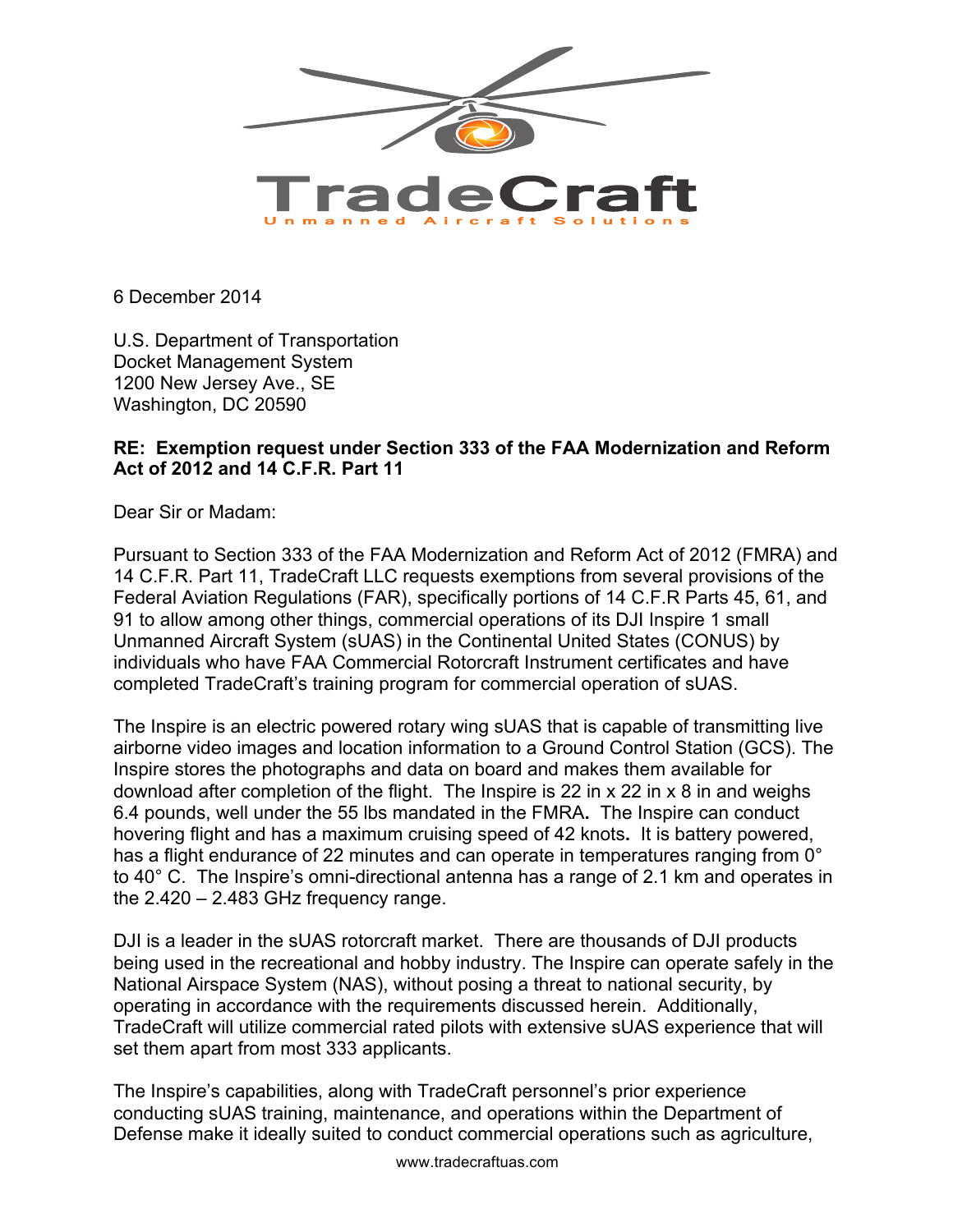aerial surveying, and aerial photography within Visual Line of Sight (VLOS). Use of the Inspire reduces the need to operate manned aircraft, decreasing the risk to the pilot, crew, and those on the ground as the Inspire is carried to the area of operations and not flown there.

As a result of the Inspire's size, weight, maximum speed, operational capability, and safety record the Inspire does not create a hazard to users of the NAS or the public. Neither does it pose a threat to national security. The petitioner states that, given the clear direction in Section 333, the strong equivalent level of safety surrounding the proposed operations, and the significant public benefit, including enhanced safety, reduction in environmental impacts, including reduced emissions associated with allowing UAS. Therefore, the FAA should grant TradeCraft the requested exemptions. Alternatively, if the FAA finds that modification of TradeCraft application is required for safe operation of the Inspire in the NAS, TradeCraft requests that the FAA delineate the required modifications and either process TradeCraft application as if the modifications were already made or allow TradeCraft to amend its application to incorporate the FAA's findings.

The name and email address of the applicant are:

TradeCraft LLC email: tradecraftuas@gmail.com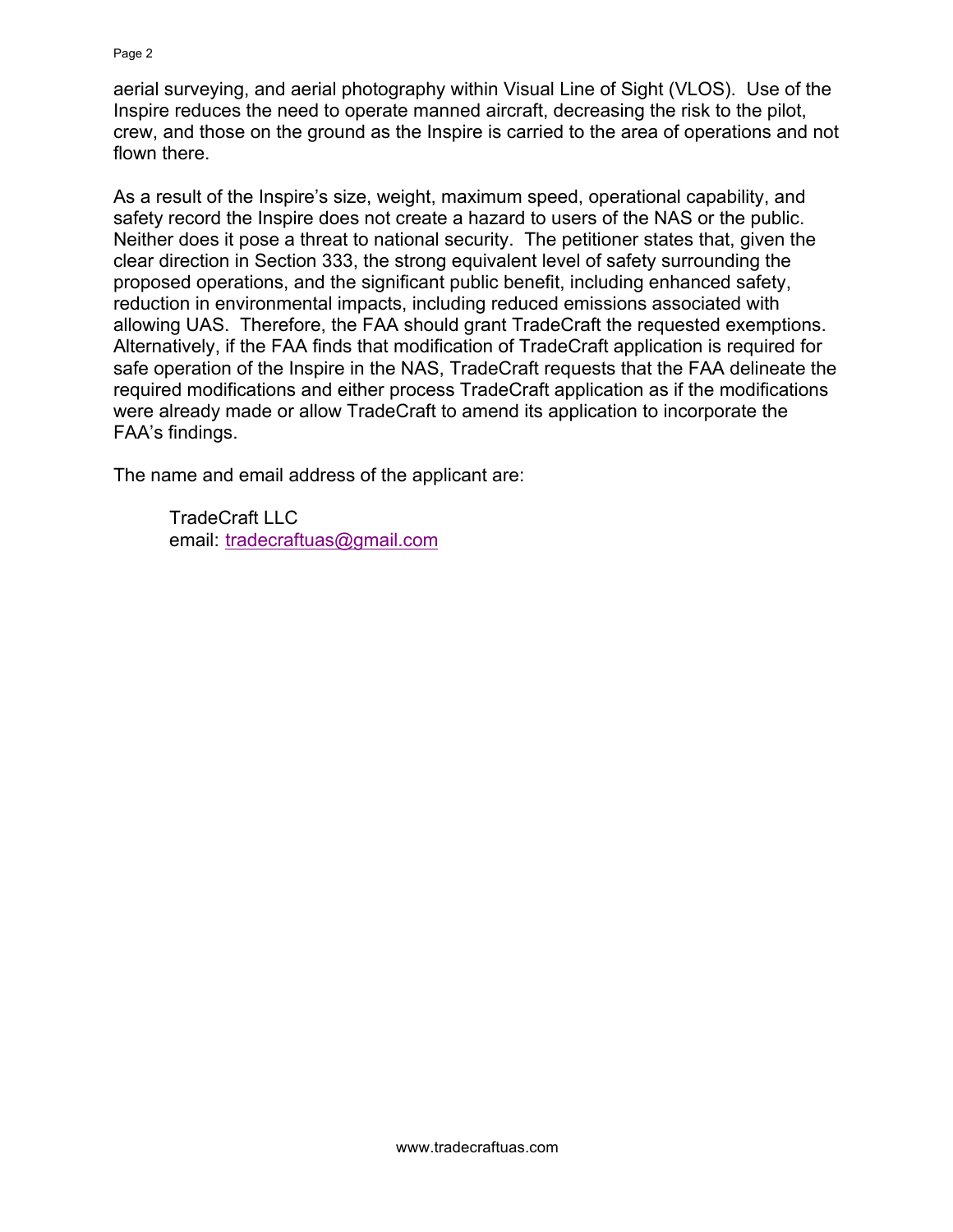Page 3

Regulations from which the exemption is requested:

14 C.F.R Part 21 14 C.F.R. 45.23 (b) 14 C.F.R. 91.7 (a) 14 C.F.R. 91.9 (b) (2) 14 C.F.R. 91.103 14 C.F.R. 91.109 14 C.F.R. 91.119 14 C.F.R. 91.121 14 C.F.R. 91.151 (a) 14 C.F.R. 91.203 (a) & (b) 14 C.F.R. 91.405 (a) 14 C.F.R. 407 (a) (1) 14 C.F.R. 409 (a) (2) 14 C.F.R. 417 (a) & (b)

This exemption application is expressly submitted to fulfill Congress goal in passing Section 333 (a) through (c) of the Reform Act. This law directs the Secretary of Transportation to consider whether certain unmanned aircraft systems may operate safely in the NAS before completion of the rulemaking required under section 332 of the Reform Act. In making this determination, the Secretary is required to determine which types of UAS do not create a hazard to users of the NAS or the public or pose a threat to national security in light of the following:

- The UAS size, weight, speed, and operational capability;
- Operation of the UAS in close proximity to airports and populated areas; and
- Operation of the UAS within visual line of sight of the operator.

Reform Act § 333 (a). Lastly, if the Secretary determines that such vehicles "may operate in the national airspace system, the Secretary shall establish requirements for the safe operation of such aircraft in the national airspace system." Id. §333(c)  $(emphasis added)^T$ 

The FRMA expressly grants the FAA the authority to issue exemptions. This statutory authority by its terms includes exempting civil aircraft, as the term is defined under §40101 of the Act that includes sUAS, from the requirement that all civil aircraft must have a current airworthiness certificate.

The Administrator may grant an exemption from a requirement of a regulation prescribed under subsection (a) or (b) of this section or any sections 44702-44716 of this title if the Administrator finds the exemption in the public interest. 49 U.S.C. §44701(f) See also 49U.S.C. §44711(a); 49 U.S.C. 44704; 14 C.F.R. §91.203 (a) (1).

 $<sup>1</sup>$  Applicant interprets this provision to place the duty on the Administrator to not only process applications</sup> for exemptions under section 333, but for the Administrator to craft conditions for the operation of the UAS, if it should be determined that the conditions set fourth herein do not fulfill the statutory requirements for approval.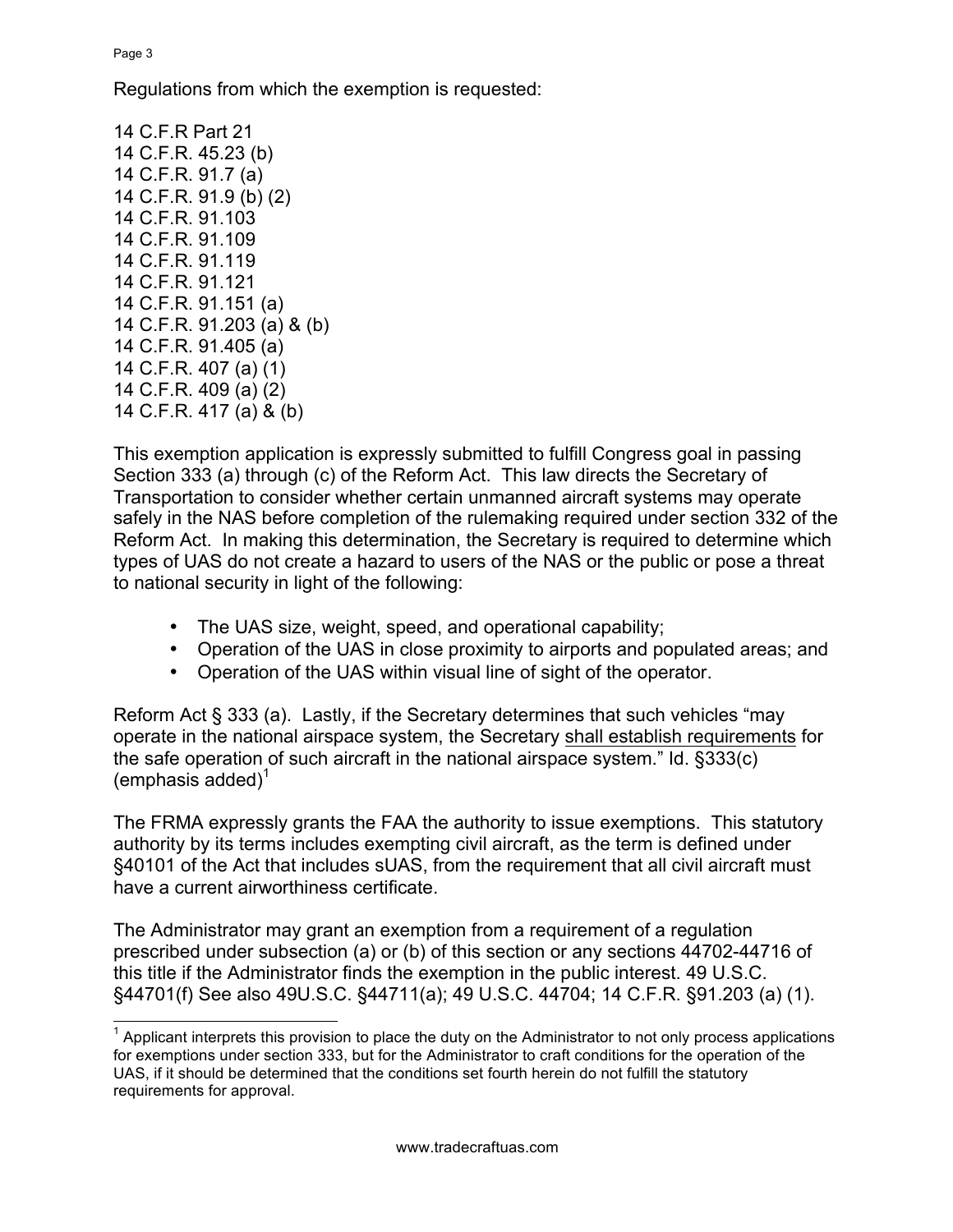TradeCraft LLC sUAS are rotorcraft, weighing 55 lbs. or less, including payload. They operate under normal conditions at a speed of no more than 50 knots and have the capability to hover and, move in the vertical and horizontal plane simultaneously. They will operate within line of sight and will only operate under strict risk mitigation guidelines as outlined in the TradeCraft LLC Commercial sUAS Flight Operations Procedures (hereinafter "the Manual")<sup>2</sup>. Such operations will insure that the sUAS will "not create a hazard to users of the national airspace system or the public" $3$ 

Given the small size of the sUAS involved and the restricted environment within which they will operate, the applicant falls squarely within the zone of safety (an equivalent level of safety) in which Congress envisioned that the FAA must, by exemption, allow commercial operations of UAS to commence immediately. Also, due to the size of the UAS and the areas in which the relevant sUAS will operate, approval of the application presents no national security issue. Given the clear direction in Section 333 of the Reform Act, the authority contained in the Federal Aviation Act as amended; the strong equivalent level of safety surrounding the proposed operations, and the significant public benefit, including enhanced safety, reduction in environmental impacts, including reduced emissions associated with allowing sUAS for commercial operations, the grant requested exemptions is in the public interest. Accordingly, the applicant respectfully requests that FAA grant the requested exemption without delay.

### **Airworthiness**

The Inspire is safe and fit for operation in the NAS under the conditions listed herein. In support of this application, TradeCraft LLC provides the following documents, the Inspire Flight and Maintenance Manual and the TradeCraft LLC Commercial sUAS Flight Operations Procedures.

 $2$  Applicant provides this manual as a Confidential document under 14 C.F.R. 11.35 (b) as the entire manual contains proprietary information that the applicant has not and will not share with others. The manual contains operating conditions and procedures that are not available to the public and are protected from release under the Freedom of Information Act 5 USC 552 et.seq.

 $3$  Reform Act Section 333 (b)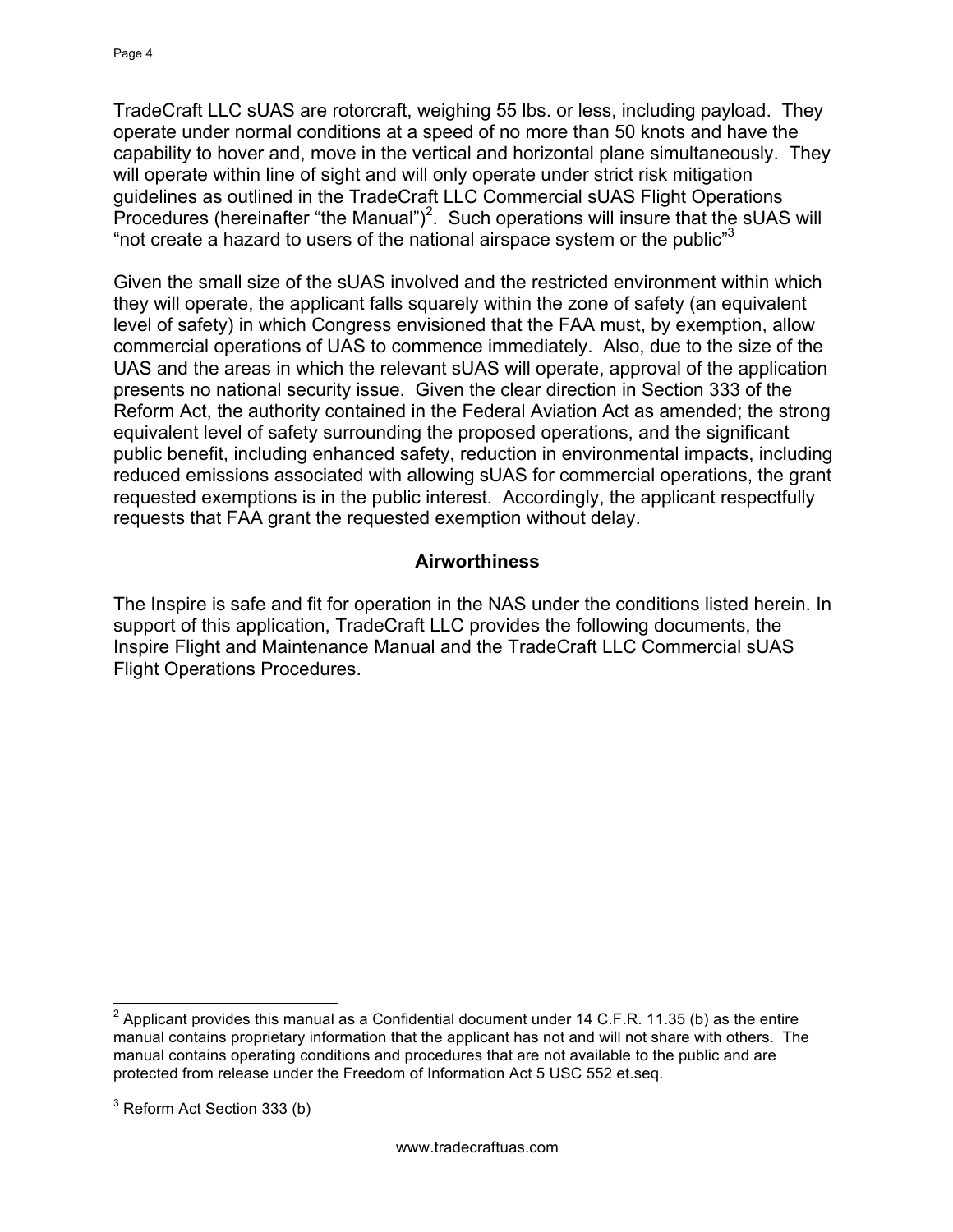### **Mandatory Operating Conditions**

TradeCraft LLC proposes that the grant of the exemption be subject to the following mandatory conditions which are based upon operating conditions set forth for operation of sUAS for commercial use pursuant to Certificates of Waiver or Authorization, with additional restrictions.

- Class III Flight Physical
- Aircraft will not exceed 42 knots
- Aircraft to remain within Visual Line of Sight (VLOS)
- Operations to occur during daylight hours
- Above Ground Level (AGL) altitude to be restricted to 400 feet
- Pilot in Command will file a NOTAM for each flight

### **Pilot Qualifications**

Tradecraft proposes the following sUAS pilots:

| <b>Pilot in Command</b>             | Qualifications                                                                                    | <b>Hours</b>                                                                                        |
|-------------------------------------|---------------------------------------------------------------------------------------------------|-----------------------------------------------------------------------------------------------------|
| Pilot 1<br>FAA Certificate: 3233322 | <b>FAA Commercial</b><br><b>Instrument Rotary</b><br>Wing<br>Army sUAS master<br>trainer graduate | Manned: 2683<br>Unmanned: 123<br>203 fixed wing launch/recovery<br>112 rotary wing launch/ recovery |
| Pilot 2<br>FAA Certificate: 3116078 | <b>FAA Commercial</b><br><b>Instrument Rotary</b><br>Wing                                         | Manned: 363                                                                                         |

#### **Aircraft Information and Emergency Procedures**

The Inspire is an inherently stable, lightweight aircraft that weighs 6.4 lbs. Moreover, although the aircraft can be configured to give the pilot full control of the aircraft and payload during flight, the Inspire has an advanced autopilot that flies the aircraft, managing altitude and flight path within the intended flight envelope at all times when the that flight mode is engaged. The autopilot limits maneuvering to simple airspeed, altitude, and turn rate changes. These limits are hard coded into the autopilot and define the aircraft's normal flight operating envelope. The autopilot manages, pitch, roll, yaw and collective throttle to maintain target airspeed, target turn rate, and target altitude. All flight modes utilize GPS and in the event of unintended input the aircraft can be put into an operator controlled flight mode that allows for the aircraft to come to an immediate hover. Turn rates and airspeeds are limited by the autopilot and do not allow commands that are outside of the normal operating envelope.

Equally significant, the Inspire is comprised of composite materials, has energy absorbing landing gear that reduce damage in the event of a hard landing and is composed of carbon fiber and plastic components.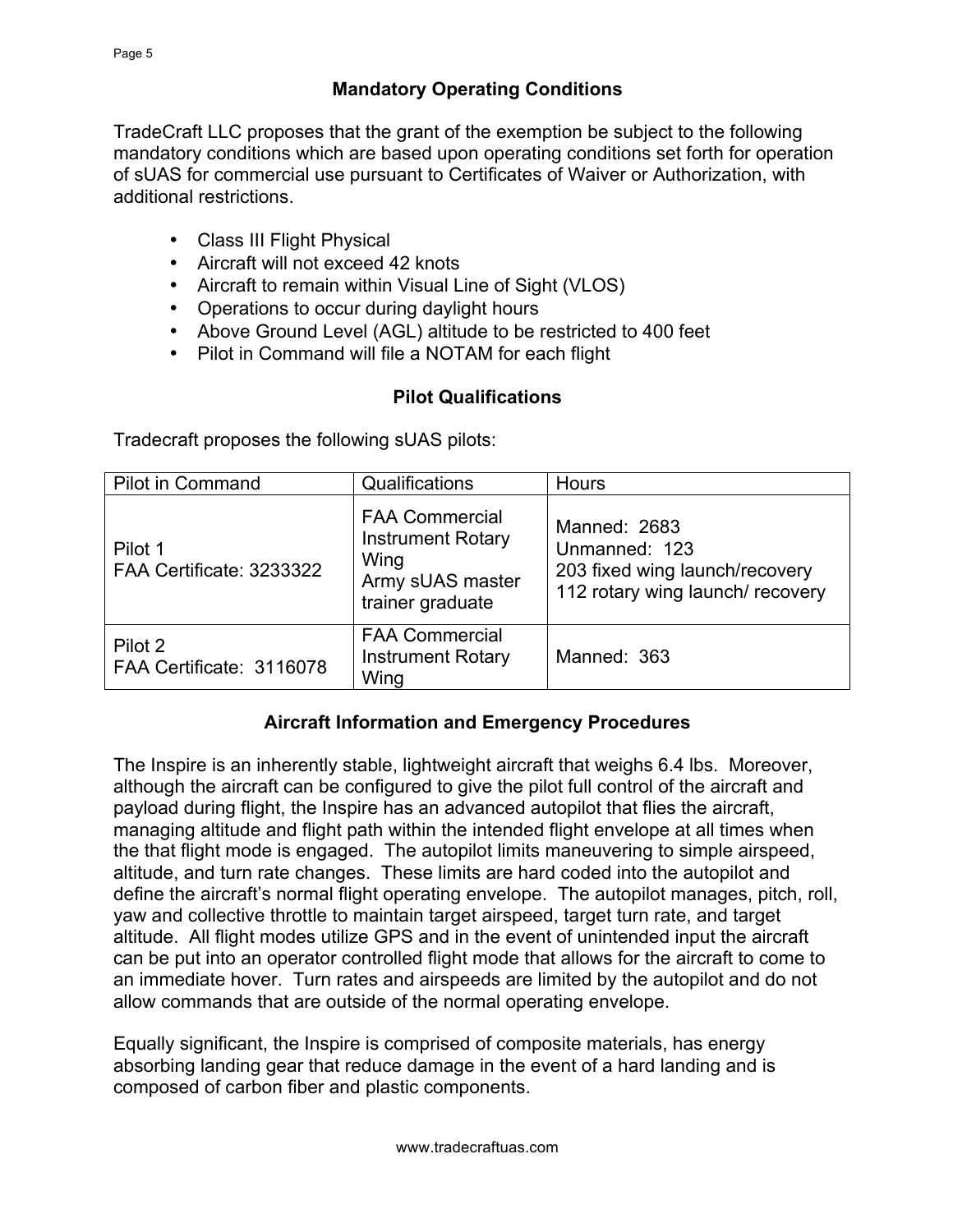The DJI inspire has additional safety features to facilitate safe integration into the NAS. The Inspire GCS software incorporates "Flight Restriction" areas around all B, C, and D airports. These flight restriction areas have different levels of notification, from warnings on the Ground Control Station, to altitude restrictions and finally not allowing the start of the motors.

Another feature that is pilot defined, allows for altitude and distance limits to be set on the GCS. TradeCraft believes this is a key safety attribute that will allow seamless integration into the NAS and compliance with all FAA regulations.

The Inspire has three failsafe emergency procedures:

Loss of Communication: In the event the communication link with the operators ground control station is lost, the Inspire enters return to home mode after three seconds of transmission loss. The aircraft climbs to a Pilot defined altitude based on obstacle height. It then returns to the home waypoint, hovers for 15 seconds while trying to establish connection. The aircraft conducts a controlled landing then shuts off the motors if connection is not reestablished.

Low Battery: The low battery emergency procedure is triggered when the DJI smart battery is depleted to a point that may affect the safe return of the aircraft; the Pilot in Command will Land as Soon as Possible. The thresholds for these warnings are automatically determined based on the current aircraft altitude and its distance from the Home point.

Loss of GPS: A loss of GPS while in guidance mode will cause the aircraft to hover using the onboard altimeter. This will allow the Pilot in Command to land the aircraft as soon as possible. Additionally, the aircraft utilizes an "optical flow" sensor that uses ultrasonic and image data to help the aircraft identify its position. This allows for the aircraft to hover when GPS is lost.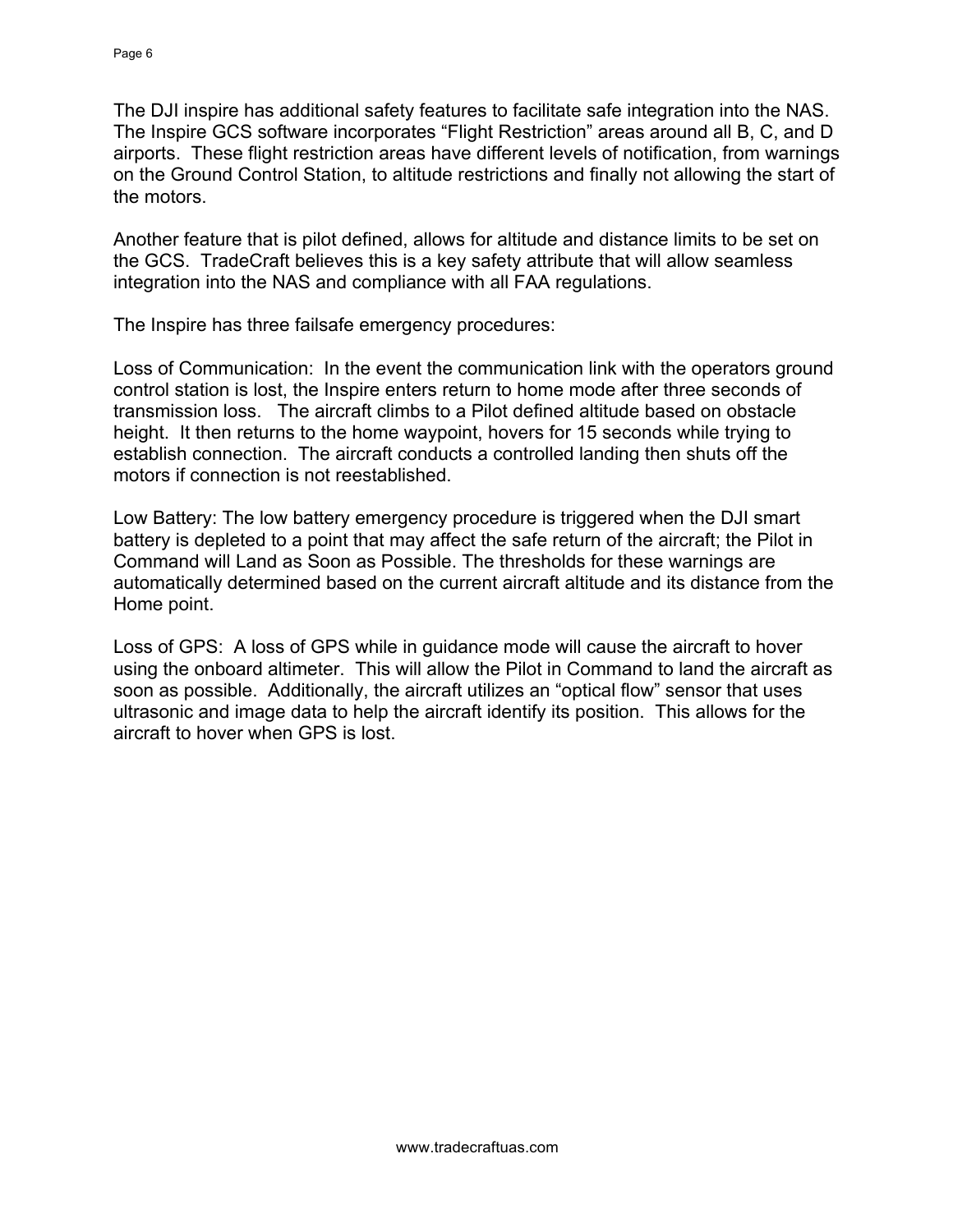# **Specific Exemption Requests and Equivalent Level of Safety Showings**

# **14 C.F.R. § 45.23(b) – Display of marks; general**

The regulation requires:

When marks include only the Roman capital letter "N" and the registration number is displayed on limited, restricted or light-sport category aircraft or experimental or provisionally certificated aircraft, the operator must also display on that aircraft near each entrance to the cabin, cockpit, or pilot station, in letters not less than 2 inches nor more than 6 inches high, the words "limited," "restricted," "light-sport," "experimental," or "provisional," as applicable.

Even though the UAS will have no airworthiness certificate, an exemption may be needed as the UAS will have no entrance to the cabin, cockpit or pilot station on which the word "Restricted" can be placed as required by this provision. Two-inch lettering also is not possible given the overall size of the Inspire. TradeCraft LLC, therefore, requests an exemption to display, with one-inch lettering the word "Restricted" on the fuselage in compliance with §45.299(f).

The equivalent level of safety will be achieved by having the Inspire marked with one inch lettering on its fuselage because the pilot, observer, and others working with the sUAS will have the identification of the aircraft as "Restricted". The FAA has issued similar exemptions to this regulation, including to Pioneer Hi-Bred International, Inc., Exemption No. 10810; Raytheon Missile Systems/Advanced Programs, Exemption Nos. 10167 and 8738; and Trimble Navigation Limited, Exemptions No. 10700 and 11042.

## **14 C.F.R. § 91.7 (a) and (b): Civil aircraft airworthiness**

Sections 91.7 (a) and (b) prohibit operation of a civil aircraft unless it is in airworthy condition. TradeCraft LLC requests an exemption from this regulation because the Inspire would not operate with an airworthiness certificate under the proposal set forth in this filing. Given the size of the aircraft and requirements contained in the Manual for maintenance and use of safety check lists prior to each flight, as set forth in in the operators manual, an equivalent level of safety will be provided.

## **14 C.F.R. § 91.109(a): Flight Instruction**

Section 91.109 (a) provides that no person may operate a civil aircraft (except a manned free balloon) that is being used for flight instruction unless that aircraft has fully functioning dual controls.

The Inspire is a remotely piloted aircraft, and, by design, it does not have fully functional dual controls. Flight control is accomplished through the use of a control box that communicates with the aircraft via radio communications. Completing instruction through the TradeCraft training program will ensure an equivalent level of safety.

The FAA has approved exemptions for flight training without fully functional dual controls for a number of aircraft and for flight instruction in experimental aircraft. *See Exemption Nos. 5778K and 9862A.*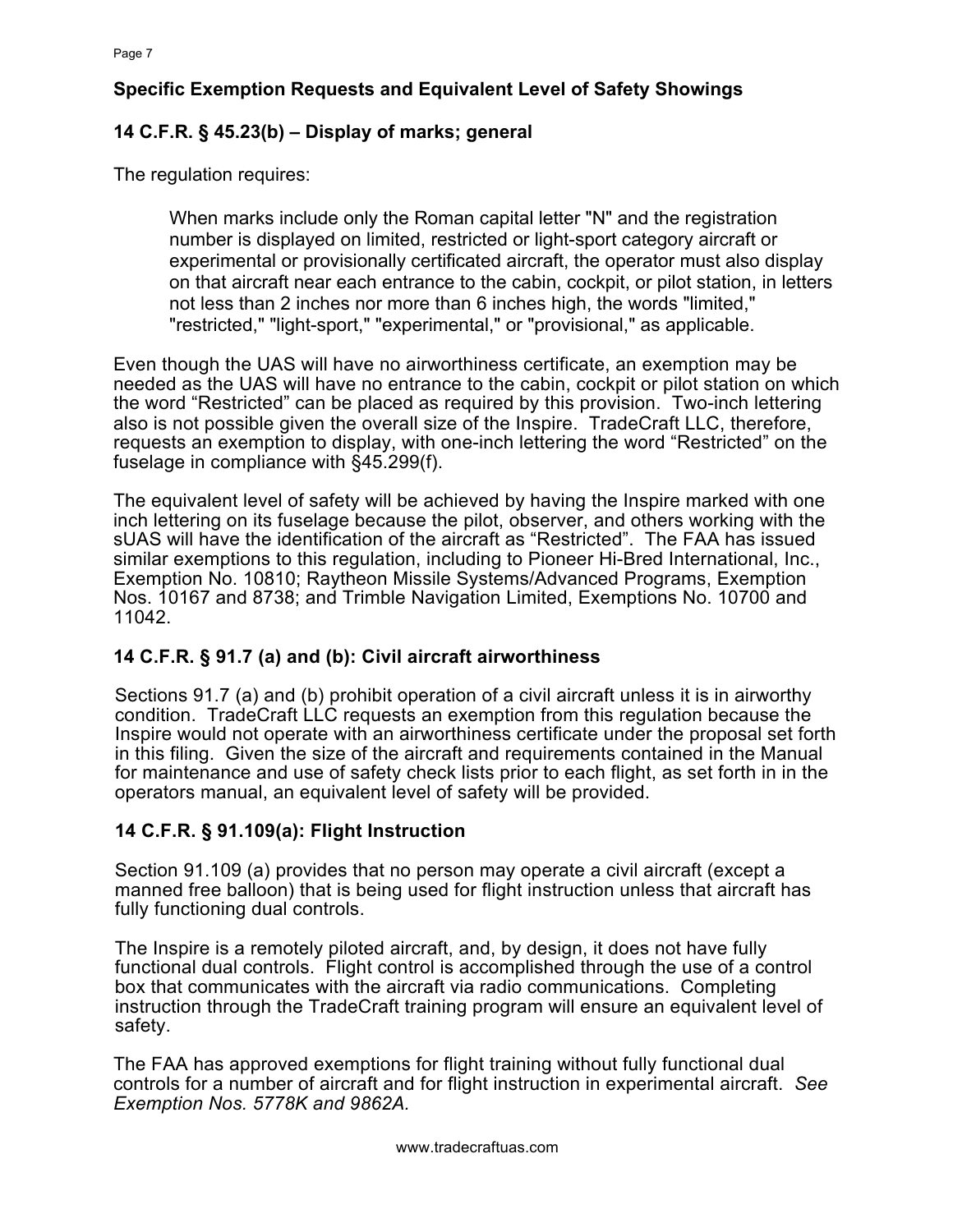#### **14 C.F.R § 91.119 Minimum Safe Altitudes**

Section 91.119 establishes safe altitudes for operation of civil aircraft. Specifically, Section 91.119 (c) limits aircraft flying over areas other than congested areas to an altitude of 500 feet above the surface, except over open water or sparsely populated areas. In those cases, the aircraft may not be operated closer than 500 feet to any person vessel, vehicle, or structure.

As set forth herein, the Inspire will never operate at higher than 400 feet AGL. Because agriculture, aerial survey work, and aerial imagery must be accomplished at relatively low altitudes, i.e. less than 500 feet AGL, an exemption from Section 91.119(c) is needed.

The equivalent level of safety will be achieved given the size, weight speed, and material with which the Inspire is built. Also, no flight will be taken without the permission of the land owner or the party controlling the land. With advance notice to the landowner, all affected individuals will be aware of agriculture, survey, and aerial imagery. Compared to similar operations conducted with conventional aircraft or rotorcraft, which weigh thousands of pounds and carry flammable fuel, any risk associated with these operations will be far less than those currently allowed with such conventional aircraft operating at or below 500 feet AGL.

#### **14 C.F.R. § 91.151 (b): Fuel Requirements for Flight in VFR Conditions**

Section 91.151 (b) prohibits an individual from beginning "a flight in a rotorcraft under VFR conditions unless (considering wind and forecast weather conditions) there is enough fuel to fly to the first point of intended landing and, assuming normal cruising speed, to fly after that for at least 20 minutes.

The Inspire's battery provides 22 minutes of powered flight. Without an exemption from 14 C.F.R. §91.151, the Inspire's flights would only be allowed to fly for 2 minutes. Given the limitations on its proposed operations and the location of those proposed operations, a lesser reserve for flight in VFR conditions is reasonable.

TradeCraft LLC believes that an exemption from 14 C.F.R. § 91.151 (a) is safe and consistent with the scope of a prior exemption. *See* Exemption 10673 (allowing Lockheed Martin Corporation to operate without compliance with 91.151 (a)). Operating the Inspire sUAS without 20 minutes of reserve fuel does not engender the type of risks that Section 91.151 (a) was meant to prevent. Given its weight and construction material, the risks are less then contemplated by the current regulation.

TradeCraft LLC believes that an equivalent level of safety can be achieved by maintaining 3 minutes of reserve fuel, which, allowing 19 minutes of flight time, would be more than adequate to return the UAS to its planned landing zone from anywhere in its visual line of site operating area.

Similar exemptions have been granted to others, including Exemptions 2689F, 5745, 10673, and 10808.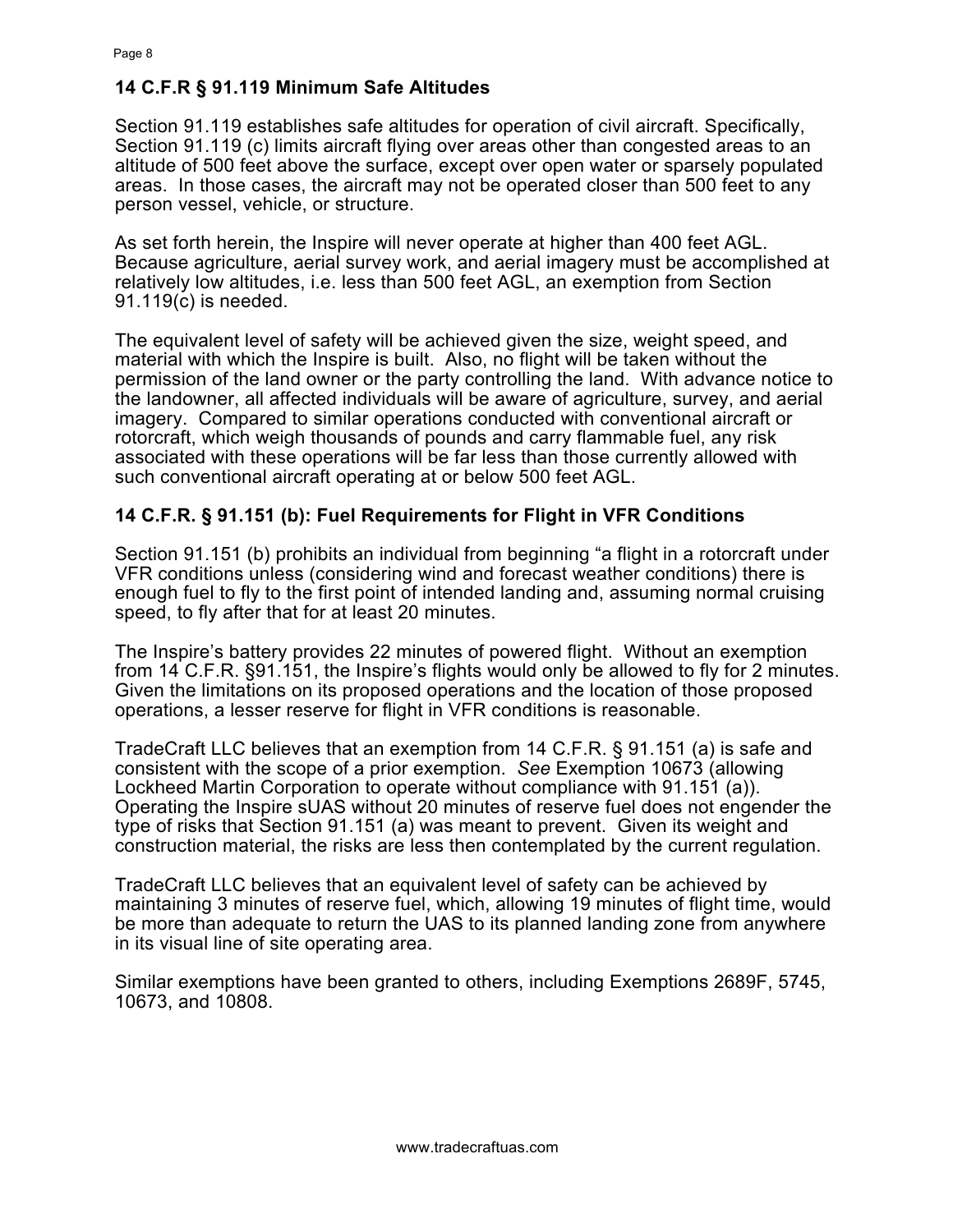#### **14 C.F.R § 91.405 (a); 91.407 (a) (1); 91.409 (a) (2); 91.417 (a): Maintenance inspections**

Section 91.405 (a) requires that an aircraft operator or owner "[s]hall have that aircraft inspect as prescribed in subpart E of this part and shall between required inspections, excepts as provided in paragraph (c) of this section, have discrepancies repaired as prescribed in part 43 of this chapter." Section 91.407 similarly makes reference to requirements in Part 43; Section 91.409 (a) (2) requires an annual inspection for issuance of an air worthiness certificate. Section 91.417 (a) requires that an owner or operator keep records showing certain maintenance work that has been accomplished by certificated mechanics, under Part 43, or licensed pilots and records of approval of the aircraft for return to service.

Maintenance of the Inspire 1 will be accomplished by TradeCraft LLC pilots pursuant to the manuals provided by DJI. An equivalent level of safety will be achieved because the Inspire is small in size, will operate only in predetermined areas, and is not a complex mechanical device. With the combined use of the DJI Inspire1 operator's and maintenance manual and TradeCraft LLC Commercial sUAS Flight Operations Procedures, the Pilot in Command of the Inspire will ensure that it is in safe working order prior to initiating flight, TradeCraft LLC pilots will perform required maintenance, and keep a log of any maintenance that is performed. Moreover, the Pilot in Command, prior to all flights will ensure the aircraft is safe for flight, which will provide an equivalent level of safety.